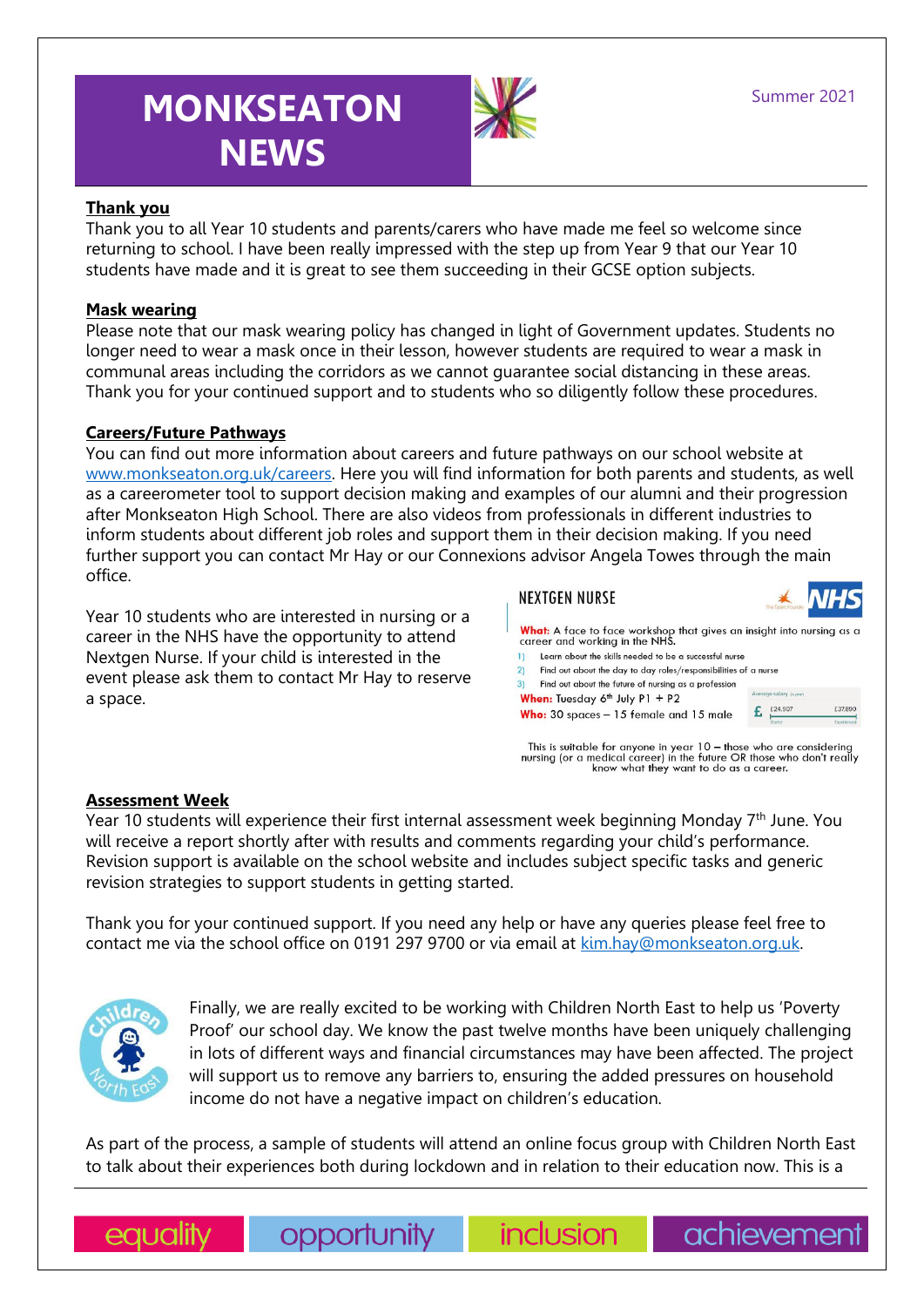great opportunity for students to give us some feedback so we can provide the most relevant and helpful support to all families.

Mrs Kim Hay Pastoral Raising Achievement Leader KS4

ClassCharts is used in Monkseaton High School to log the positives and negatives of students across the school. RESPECT points are awarded at school by staff for positive contributions, attitude and work. This half term we have used ClassCharts to monitor attendance to live lessons on Microsoft Teams. You are able to access this from your device at home and see how your child is doing across their subjects. If you are unable to access ClassCharts please email

[Kerry.Davison@monkseaton.org.uk](mailto:Kerry.Davison@monkseaton.org.uk) to resolve this. This half term students have been awarded based on their hard work in subject areas.

#### **Year 10 Subject Award Winners:**

Art – Grace Harrison Reid and Hannah Bolton Biology – Sophie Stanyer and Emily Forrest Business – Owen Morrow and Gemma Rolland Chemistry – Daniel Robinson and Millie Wood Computer Science – Lewis Gallagher and Ben Hillas English – Joseph Steele and Olivia Absalom

French – Sarah Jane Hajek and Daniel Robinson Geography – Sammy Richardson & Mollie Murray History – Erin Banks and Millie Wood Hospitality – Amy Hull and Charlotte Scott Health and Social Care- Ella Mai McMahon and Clare Burns



ICT – Sam O Neill and Noah Cadden Maths – Connie Mae Thomas and Ellie Scott Media Studies – Daisy Spry Music – Mark Shipley and Mariana Goncalves Performing Arts – Sophie Flannaghan and Dan Thomas P.E. – Ollie Brown and Sarah Vince

Physics – Charlie Took and Iris Herdman Spanish – Emily Forrest and Candice Barker Photography – Connie Mae Thomas and Sarah Jane Hajek

achievement

# **IT Support:**

Remote learning has posed some difficulties for staff and students alike. If you are struggling with IT issues with your child working remotely please email [helpdesk@monkseaton.org.uk](mailto:helpdesk@monkseaton.org.uk) and we will endeavour to support you as best we can.

opportunity

*inclusion*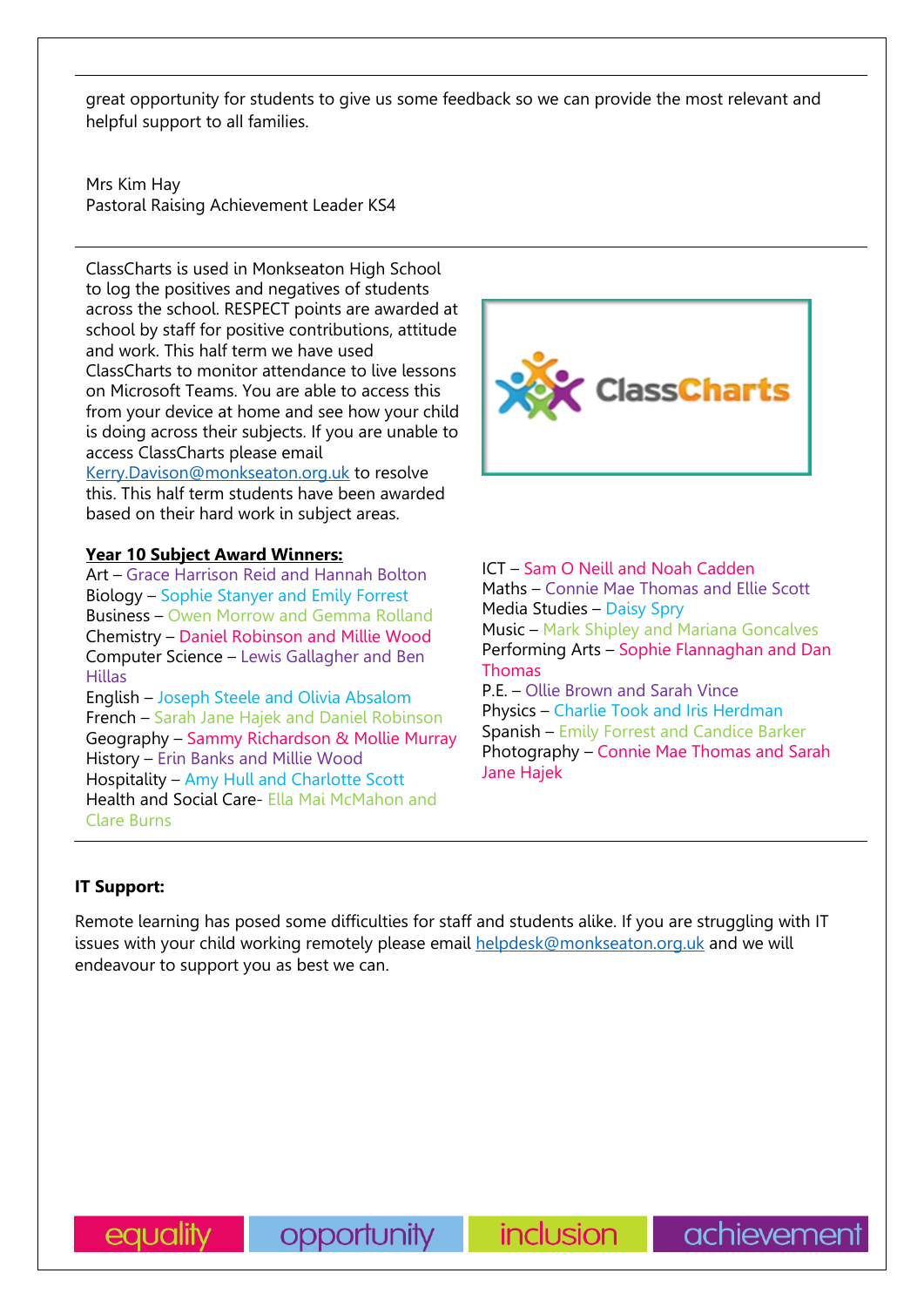## **Curriculum:**

The following section will cover the curriculum for Year 10 students over the next half term.

In **English** students will be covering**:** 

# GCSE Language

- Assessment Paper 1
- Spoken Language preparing and delivering a presentation in class on a topic students can choose for themselves. This is a requirement for GCSE English language

GCSE English Literature

- Power and Conflict Poetry
- 'Macbeth' revision and developing essay writing skills

In **Maths** students will be covering:

| Fractions                  | Histograms          |
|----------------------------|---------------------|
| Graphs                     | Quadratic Equations |
| Circles                    | Quadratics          |
| Circles                    | Circle Theorems     |
| Cylinders, Cones & Spheres | Circle Geometry     |

In **Science** students will be studying:

- Revision for assessment
- Ecosystems
- Metals and equilibria
- Particle model and energy

In **Spanish and French** students will be covering:

• Home, local area & environment - expressing opinions on where you live.

In **Geography** students will be covering:

- Rivers- managing flood risk, hard and soft engineering strategies.
- Ecosystems small scale VS global biomes
- Tropical rainforests- location, characteristics, challenges and management

In **History** students will be covering:

- How William the Conqueror transformed life in England
- The battle between brothers for the throne of England in 1087
- Crime and Punishment in Saxon England

inclusion

achievement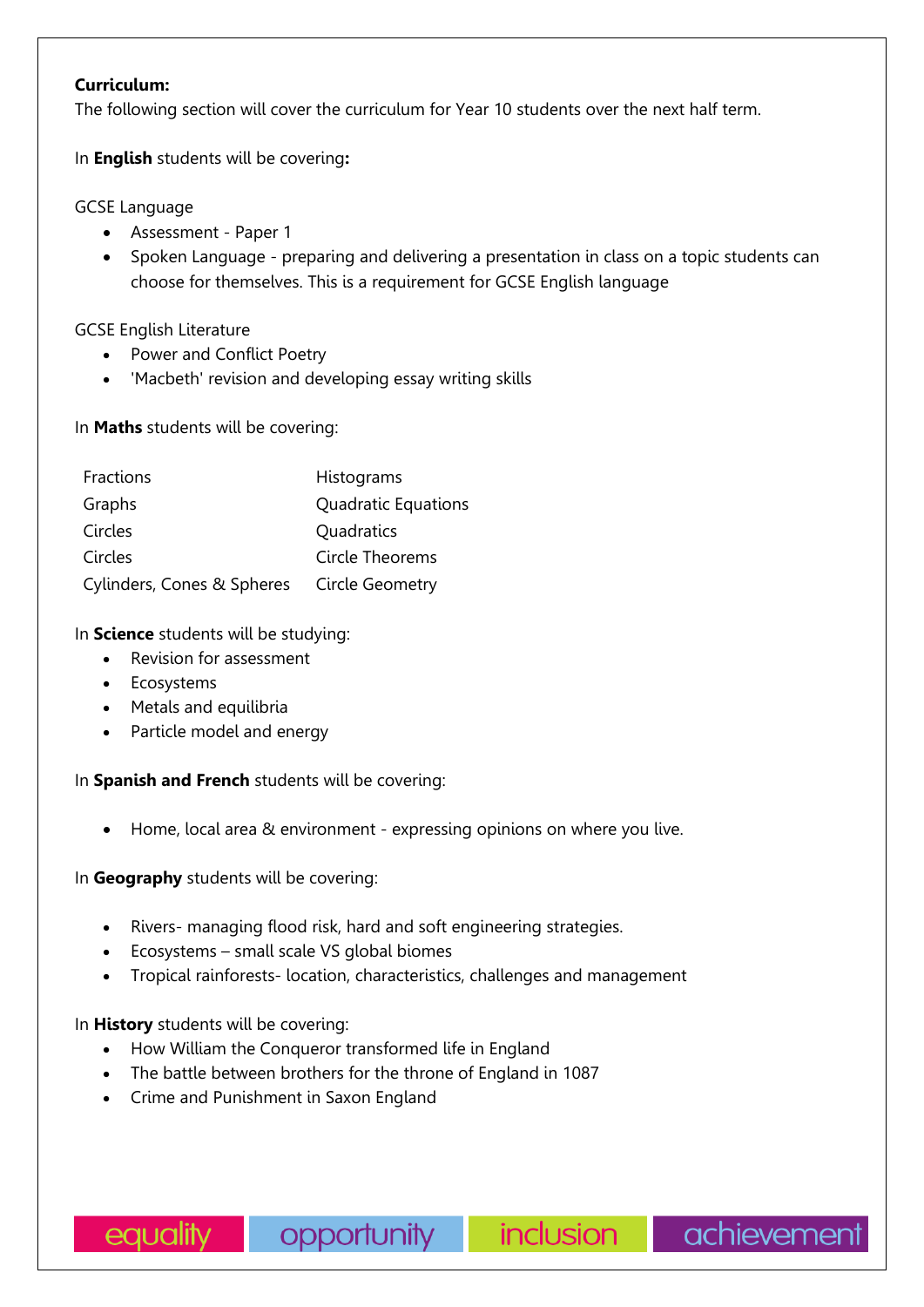# In **Computer Science** students will be studying:

Networks and topologies;

- Types of network and factors that affect the performance of networks
- The hardware needed to connect stand-alone computers into a Local Area Network
- The Internet as a worldwide collection of computer networks.

Wired and wireless networks, protocols and layers;

- Modes of connection wired and wireless
- Encryption IP addressing and MAC addressing
- Common protocols and the concept.

In **Business** students will be covering:

- People (Recruitment, motivation and retention, training)
- Finance
- Business Activity and Marketing Revision

In I**CT** students will cover:

- Planning documents
- Health and Safety

In **Media Studies**, students will be working on:

- Component 3 coursework creating a film poster and DVD cover with original photography, which is 30% of their final grade
- Revision of set products studied throughout the year

In **Health and Social Care** students will be studying:

- Primary & Secondary Care
- Barriers to accessing H&SC settings
- How to overcome barriers to access care and support

In **Art** students will be working on:

- Exploration into Digital Distortion through the use of Photoshop, Pixlr and a range of artists work.
- Starting to explore more paint techniques including watercolours, acrylics and oil paints.

In **Personal Development** students will be covering:

• Citizenship- including democracy, politics, migration, extremism and knife crime.

inclusion |

achievement